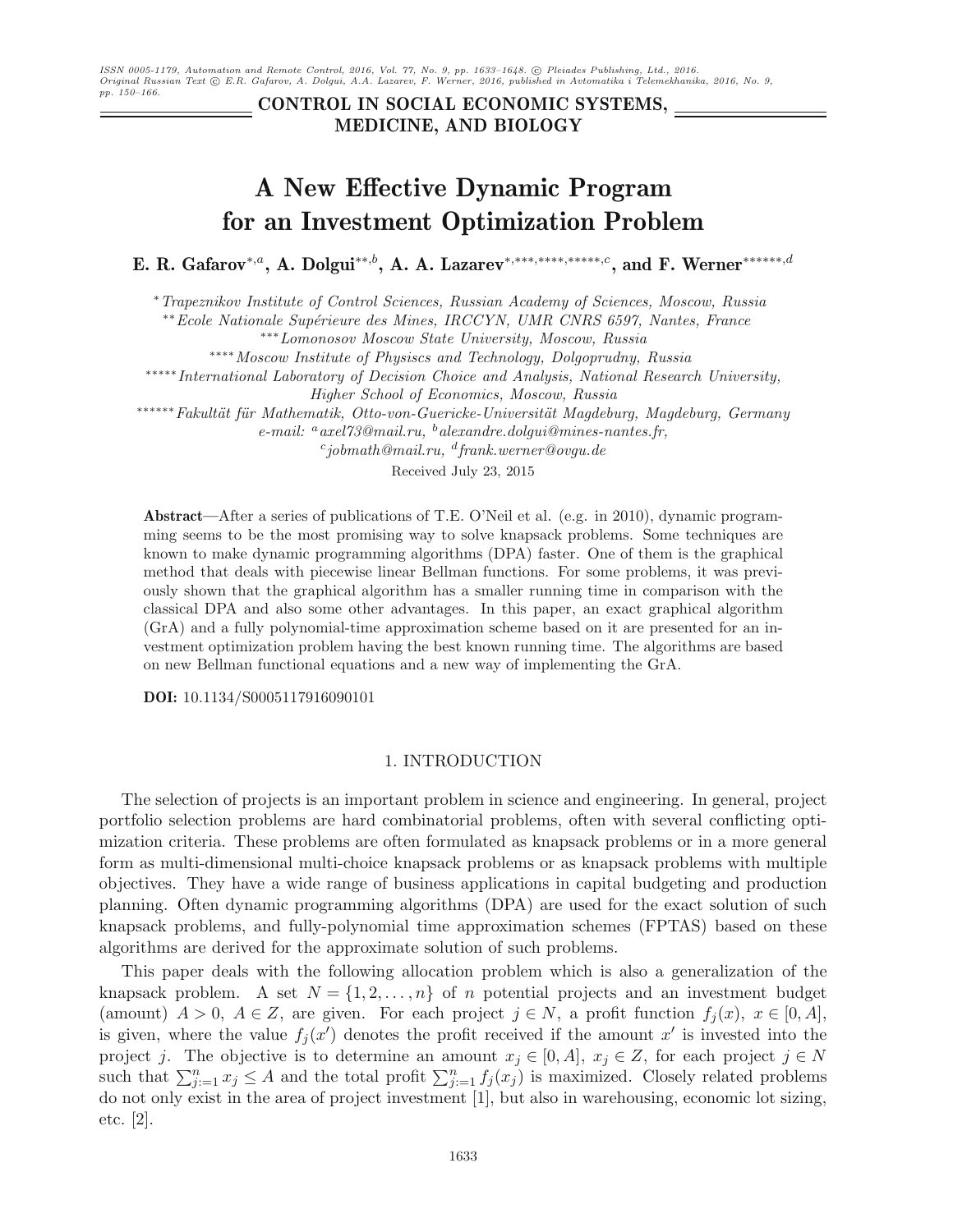In the following, we work with piecewise linear functions  $f_j(x)$ . The interval [0, A] can be written as a union of intervals in the form

$$
[0, A] = [t_j^0, t_j^1] \bigcup (t_j^1, t_j^2] \bigcup \cdots \bigcup (t_j^{k-1}, t_j^k] \bigcup \cdots \bigcup (t_j^{k_j-1}, t_j^{k_j}]
$$

such that the profit function has the form  $f_j(x) = b_j^k + u_j^k(x - t_j^{k-1})$  for  $x \in (t_j^{k-1}, t_j^k]$ , where k is the number of the interval,  $b_j^k$  is the value of the function at the beginning of the interval, and  $u_j^k$  is the slope of the function. Without loss of generality, assume that  $b_j^1 \leqslant b_j^2 \leqslant \cdots \leqslant b_j^{k_j}, t_j^k \in Z$ ,  $j \in N, k = 1, 2, ..., k_j$ , and that  $t_j^{k_j} = A, j = 1, 2, ..., n$ .

Different solution techniques have been used to solve the knapsack problem or its generalizations exactly or approximately. Since the project data are often uncertain or imprecise, sometimes fuzzy techniques are used. For instance, in [3], a fuzzy multi-dimensional multiple-choice knapsack problem is formulated for the project selection problem, and then an efficient epsilon-constraint method and an multi-objective evolutionary algorithm are applied. In [4], a data envelope analysis, knapsack formulation and fuzzy set theory integrated model was suggested. In [5], the problem of selection projects to be included in an R & D portfolio has also been formulated as a multi-dimensional knapsack problem. If partial funding and implementation is allowed, linear programming can be used and the sensitivity of the project selection decisions is examined. The selection among ranked projects under segmentation, policy and logical constraints was discussed in [6]. After ranking the projects by a multi-criteria approach, integer programming was applied to get a final solution satisfying the constraints. At the integer programming phase, a knapsack formulation was applied. Dynamic order acceptance and capacity planning on a single bottleneck resource has been considered in [7]. Stochastic dynamic programming was applied to determine a profit threshold for the accept / reject decision and to allocate a single bottleneck resource to the accepted projects with the objective to maximize expected revenue.

Since the problems under consideration are hard combinatorial problems, often approximation algorithms were also applied. In [8], a vector merging problem was considered in a dynamic programming context which can be incorporated into an FPTAS for the knapsack problem. Approximation algorithms for knapsack problems with cardinality constraints, where an upper bound is imposed on the number of items that can be selected, were given in [9]. Improved algorithms for this problem were given in [10], where hybrid rounding techniques were applied. An efficient FPTAS for the multi-objective knapsack problem was given in [11]. It uses general techniques such as e.g. dominance relations in dynamic programming. Approximation algorithms for knapsack problems with sigmoid utilities were given in [12]. The authors combined algorithms from discrete optimization with those from continuous optimization. In [13], greedy algorithms for the knapsack problem were considered and improved approximation ratios for different variants of the problem were given. A piecewise convex maximization approach for the multi-dimensional knapsack problem was given in [14]. Some applications of AI techniques to generation planning and investment were described in [15].

The project selection problem considered in this paper has the single criterion of maximizing the total profit under one budget constraint. A special case of the problem under consideration is similar to the well-known bounded knapsack problem:

maximize 
$$
\sum_{j:=1}^{n} p_j x_j
$$
  
s.t. 
$$
\sum_{j:=1}^{n} w_j x_j \leq A,
$$

$$
x_j \in [0, b_j], \quad x_j \in Z, \quad j = 1, 2, \dots, n,
$$
 (1)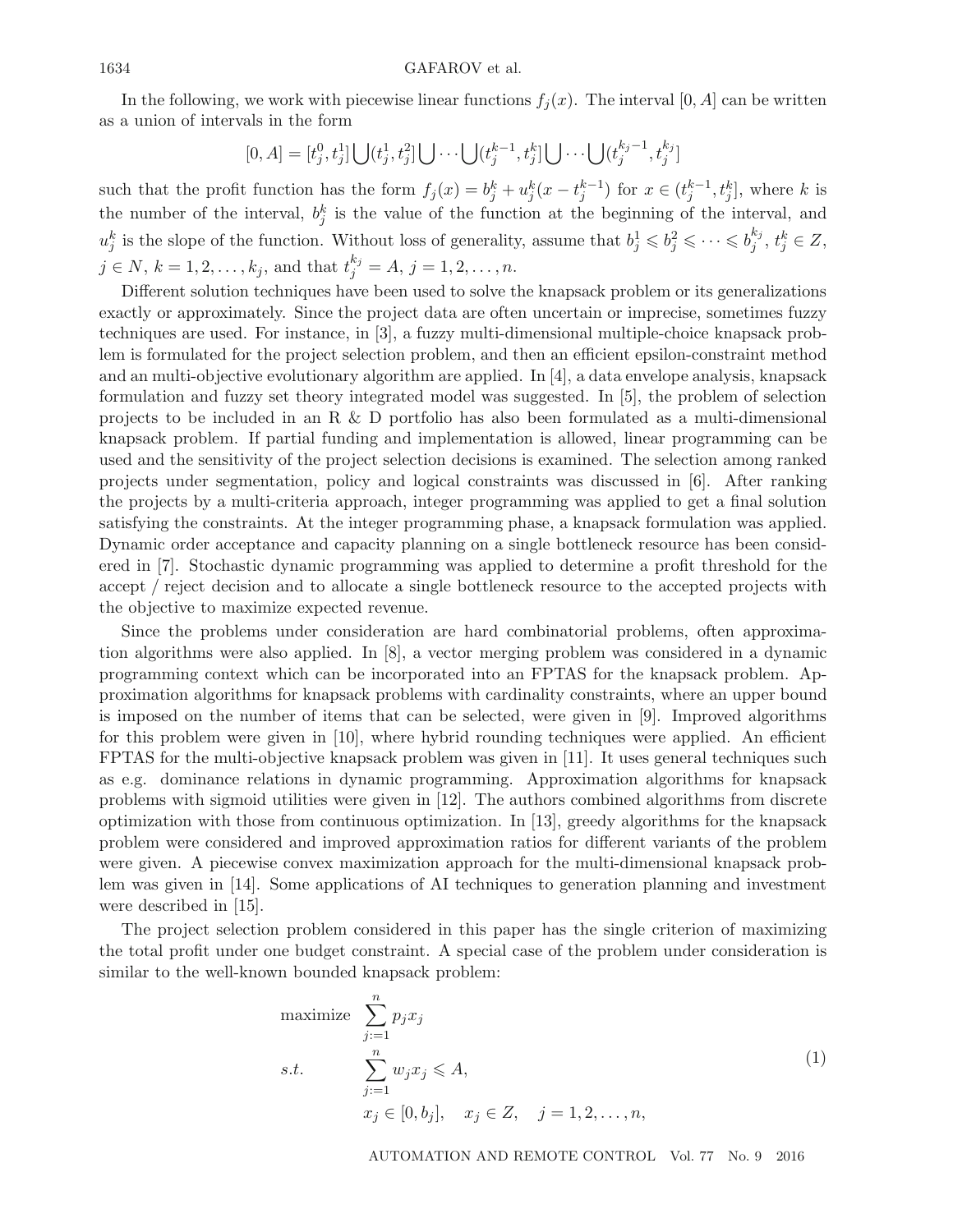for which a dynamic programming algorithm (DPA) of time complexity  $O(nA)$  is known [16]. Dynamic programming algorithms and a fully polynomial-time approximation scheme for the bounded set-up knapsack problem, which is a generalization of the bounded knapsack problem in which each item type has a set-up weight and a set-up value included into the objective function, were suggested in [17]. These algorithms can also be applied to the bounded knapsack problem, and one of the dynamic programming algorithm has the same time complexity as the best known algorithms for the bounded knapsack problem.

The following problem is also similar to the problem under consideration:

minimize 
$$
\sum_{j:=1}^{n} f_j(x_j)
$$
  
s.t. 
$$
\sum_{j:=1}^{n} x_j \ge A,
$$

$$
x_j \in [0, A], \quad x_j \in Z, \quad j = 1, 2, \dots, n,
$$

$$
(2)
$$

where  $f_j(x_j)$  are piecewise linear as well. For this problem, a DPA with a running time of  $O(\sum k_j A)$ [18] and an FPTAS with a running time of  $O((\sum k_j)^3/\varepsilon)$  [19] are known.

In this paper, we present an alternative DPA based on a so-called graphical approach. This algorithm has a running time of  $O(\sum k_j \min\{A, F^*\})$ , where  $F^*$  is the optimal objective function value. Thus, it outperforms an algorithm from [20] which has a worse running time close to  $O(nk_{\text{max}}A\log(k_{\text{max}}A))$ , where  $k_{\text{max}} = \max_{j=1,\dots,n} k_j$ . The second contribution of this paper is an FPTAS derived by a scaling argument from this new DPA. Note that an FPTAS was already proposed for the treated problem in [20], but the new FPTAS has an improved running time: a running time of  $O(\sum k_j n \log \log n/\varepsilon)$ .

While the running time of a similar DPA from [18] is proportional to the sum of all linear profit pieces times the budget A, the new algorithm replaces A by the largest profit of a single project. The main idea is as follows. Instead of evaluating the dynamic programming functions for every budget value  $t = 1, \ldots, A$ , we keep the profit functions (depending on the budget value) as piecewise linear functions. These functions can be represented by a collection of linear pieces, instead of a full table of the values. Since all relevant data are integer and the profit functions must be non-decreasing in the budget value, one can easily bound the number of relevant linear pieces to obtain the improved complexity.

It is known [21] that all  $B\&B$  algorithms with a lower and an upper bound calculated in polynomial time have an exponential running time close to  $2^{O(x)}$  operations, unlike  $P = NP$ , where  $x$  is the input length. For example, for the one-dimensional knapsack problem, the time complexity is equal to or greater than  $\frac{3}{2} \frac{2^{n+3/2}}{\sqrt{\pi (n+1)}}$ , where *n* is the number of items. This means that  $B\&B$ algorithms are not far away from a complete enumeration.

In a series of publications by T.E. O'Neil et al. [22], it was shown that some of the well-known NP-hard problems can be solved by dynamic programming in sub-exponential time, i.e., in  $2^{O(\sqrt{x})}$ operations. So, at the moment, dynamic programming seems to be the most promising way to solve knapsack problems. Some techniques are known to make dynamic programming faster, e.g., in [23–25], functional equations and techniques are considered that are different from the ones considered in this paper.

The remainder of the paper is as follows. In Section 2, we present the Bellman equations to solve the problem under consideration. In Section 3, an exact graphical algorithm (GrA) based on an idea from [26] is presented. In Section 4, an FPTAS based on this GrA is derived.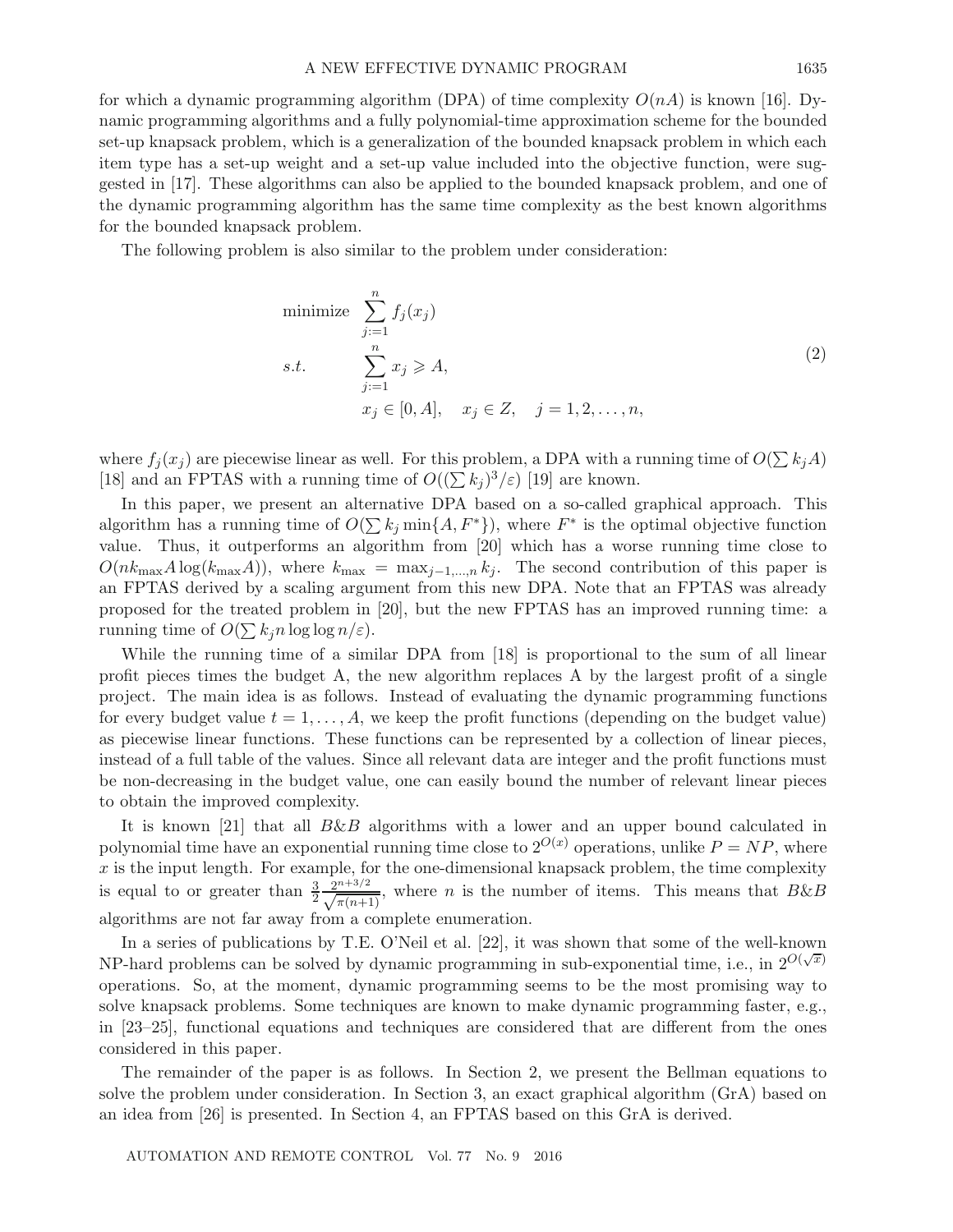## 2. DYNAMIC PROGRAMMING ALGORITHM

In this section, we present a DPA for the problem considered. For any project  $j$  and any state  $t \in [0, A]$ , we define  $F_i(t)$  as the maximal profit incurred for the projects  $1, 2, \ldots, j$ , when the remaining budget available for the projects  $j + 1, j + 2, \ldots, n$  is equal to t. Thus, we have:

$$
F_j(t) = \max \sum_{h:=1}^j f_h(x_h)
$$
  
s.t. 
$$
\sum_{h:=1}^j x_h \le A - t,
$$

$$
x_h \ge 0, \quad x_h \in Z, \quad h = 1, 2, ..., j.
$$

$$
(3)
$$

We define  $F_j(t) = 0$  for  $t \notin [0, A], j = 1, 2, \ldots, n$  and  $F_0(t) = 0$  for any t. Then we have the following recursive equations:

$$
F_j(t) = \max_{x \in [0, A-t]} \{ f_j(x) + F_{j-1}(t+x) \}
$$
  
= 
$$
\max_{1 \le k \le k_j} \max_{x \in (t_j^{k-1}, t_j^k] \cap [0, A-t]} \{ b_j^k - u_j^k t_j^{k-1} + u_j^k x + F_{j-1}(t+x) \},
$$
  

$$
j = 1, 2, ..., n.
$$
 (4)

**Lemma 1.** All functions  $F_i(t)$ ,  $j = 1, 2, ..., n$ , are non-increasing on the interval [0, A].

The proof of this lemma immediately follows from definition (3) of the functions  $F_i(t)$ .

The DPA based on the Eqs. (4) can be organized as follows. For each stage  $j = 1, \ldots, n$ , for the state  $t = 0$  we compute no more than  $k_j A$  values  $v_k^x = \{b_j^k - u_j^k t_j^{k-1} + u_j^k x + F_{j-1}(t+x)\},\$  $1 \leq k \leq k_j, x \in (t_j^{k-1}, t_j^k]$  and put them into the corresponding lists  $L_k$ . If we have for the next value  $v_k^x \leq v_k^{x-1}$ , we do not put it into the corresponding list. This means that the values in each list  $L_k$  are ordered in a non-decreasing order. For the next state  $t = 1$ , we only need to exclude the last element from the considered  $L_k$ ,  $k = 1, \ldots, n$ , if it corresponds to an x which is not in the interval  $(t_j^{k-1}, t_j^k] \bigcap [0, A - t]$  and compare the new  $k_j$  last elements of the lists. If we continue in the same way for  $t = 2, ..., A$ , we can calculate  $F_j(t)$ ,  $t = 1, 2, ..., A$ , in  $O(k_jA)$  time. As a consequence the running time of the DPA using such a type of Bellman equations is  $O(\sum k_j A)$ . A similar idea was presented in [18].

The algorithms presented in [20] for the problem under consideration are based on the functional Eqs. (3) and another technique to implement the graphical method. In contrast, the GrA presented in this paper is based on the Eqs. (4).

#### 3. GRAPHICAL ALGORITHM

In this section, we develop an algorithm which constructs the functions  $F_i(t)$ ,  $j = 1, 2, \ldots, n$ , in a more effective way by using the idea of graphical approach proposed in [26]. We will use the name DPA for the algorithm presented in Section 2 and GrA for this new algorithm.

The underlying general idea of improving the DPA for piecewise linear functions is as follows: Instead of going through all capacity values up to  $A$ , we keep the Bellmans functions depending on the capacity. They are again piecewise linear functions. Keeping these function pieces well organized for all capacities involves a considerable amount of technicalities and allows for running time improvements if the data representation is done in a clever way.

Below we prove that the functions  $F_i(t)$ ,  $j = 1, 2, \ldots, n$ , constructed in the GrA are piecewise linear. Any piecewise linear function  $\varphi(x)$  can be defined by three sets of numbers: a set of break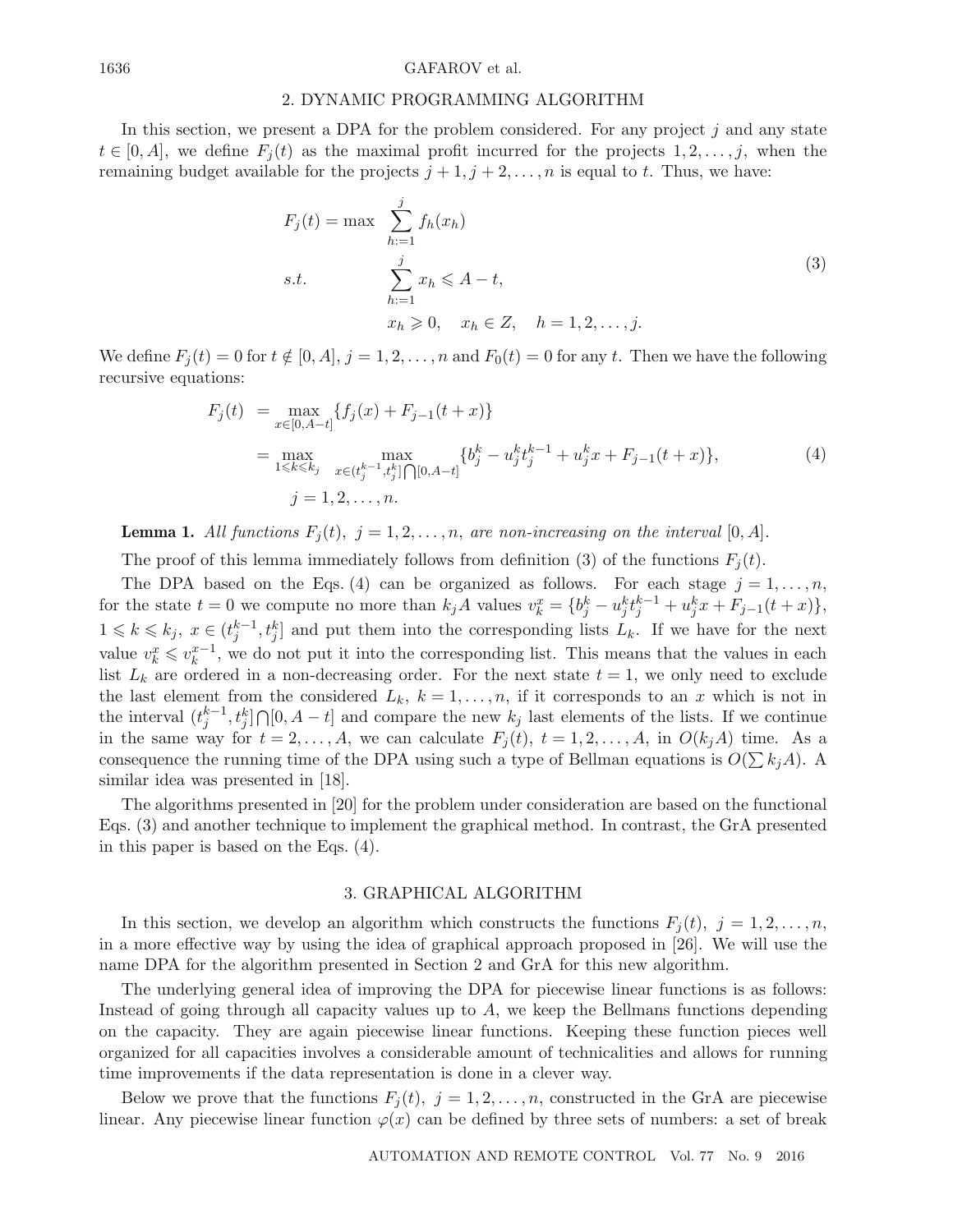points I (at each break point, a new linear segment of the piecewise linear function ends), a set of slopes U and a set of values of the function at the beginning of the intervals B. Let  $I[k]$  denote the kth element of the ordered set I. The same notations will be used for the sets U and B as well. The notation  $\varphi.I[k]$  denotes the kth element of the set I of the function  $\varphi(x)$ . Then, for example, for  $x \in (t_j^{k-1}, t_j^k] = (f_j . I[k-1], f_j . I[k]],$  we have

$$
f_j(x) = f_j.B[k] + f_j.U[k](x - f_j.I[k]).
$$

Note that  $\varphi I[k] < \varphi I[k+1], k = 1, 2, \ldots, |\varphi I| - 1$  and  $k_j = |f_j I|$ . In each step j,  $j = 1, 2, \ldots, n$ , of the subsequent algorithm, temporary piecewise linear functions  $\Psi_j^i$  and  $\Phi_j^i$  are constructed. These functions are used to define functions  $F_j(t)$ ,  $j = 1, 2, \ldots, n$ , The functions  $F_j(t)$  are piecewise linear as well. For  $t \in Z$ , their values are equal to the values of the functions  $F_i(t)$  in the DPA.

Let  $\varphi.I[0] = 0$  and  $\varphi.I[|\varphi.I|+1] = A$ . The points  $t \in \varphi.I$  and the other end points of the intervals with the piecewise linear functions considered in this article will be called *break points*. To *construct a function* in the GrA means to compute their sets I, U and B. Then the GrA is as follows. At each stage  $j = 1, ..., n$ , we compute the temporary functions  $\Psi_j^k(t)$  and  $\Phi_j^k(t)$  which are used to compute  $F_j(t)$ . The key features of the algorithm consist in the computation of  $\Phi_j^k(t)$ , modifying a piecewise linear function  $F_{j-1}(t)$  by changing linear fragments.

## **Graphical algorithm**

1. Let  $F_0(t)=0$ , i.e.,  $F_0.I := \{A\}$ ,  $F_0.U := \{0\}$ ,  $F_0.B := \{0\}$ .

2. FOR  $j := 1$  TO  $n$  DO

2.1. FOR  $k := 1$  TO  $k_i$  DO

2.1.1. Construct the temporary function

$$
\Psi_j^k(t)=f_j.B[k]-f_j.U[k]\times f_j.I[k-1]+f_j.U[k]\times t+F_{j-1}(t)
$$

according to Procedure 2.1.1.

2.1.2. Construct the temporary function

$$
\Phi_j^k(t) = \max_{x \in (f_j, I[k-1], f_j, I[k]] \bigcap [0, A-t]} \{ \Psi_j^k(t+x) - f_j. U[k] \times t \}
$$

according to Procedure 2.1.2.

2.1.3. IF 
$$
k = 1
$$
 THEN  $F_j(t) := \Phi_j^k(t)$  ELSE  $F_j(t) := \max\{F_j(t), \Phi_j^k(t)\}.$ 

2.2. Modify the sets  $I, U, B$  of the function  $F_j(t)$  according to Procedure 2.2.

3. The optimal objective function value is equal to  $F_n(0)$ .

The above algorithm uses Procedures 2.1.1 and 2.1.2 described below.

In Procedure 2.1.1, we shift the function  $F_{j-1}(t)$  up by the value  $f_i.B[k] - f_i.U[k] \times f_i.I[k-1]$ and increase all slopes in its diagram by  $f_j.U[k]$ . If all values  $t \in F_{j-1}.$  are integer, then all values from the set  $\Psi_j^i$ . I are integer as well. It is obvious that Procedure 2.1.1 can be performed in  $O(|F_{j-1}.I|)$  time.

**Procedure 2.1.1**

Given are  $k$  and  $j$ ;  $\Psi_j^k$ . $I = \emptyset$ ,  $\Psi_j^k$ . $U = \emptyset$  and  $\Psi_j^k$ . $B = \emptyset$ . FOR  $i := 1$  TO  $|F_{j-1}.I|$  DO add the value  $F_{j-1}.I[i]$  to the set  $\Psi_j^k.I;$ add the value

$$
f_j.B[k] - f_j.U[k] \times f_j.I[k-1] + f_j.U[k] \times F_{j-1}.I[i] + F_{j-1}.B[i]
$$

to the set  $\Psi_j^k$ .*B*; add the value  $f_j.U[k]+F_{j-1}.U[i]$  to the set  $\Psi_j^k.U;$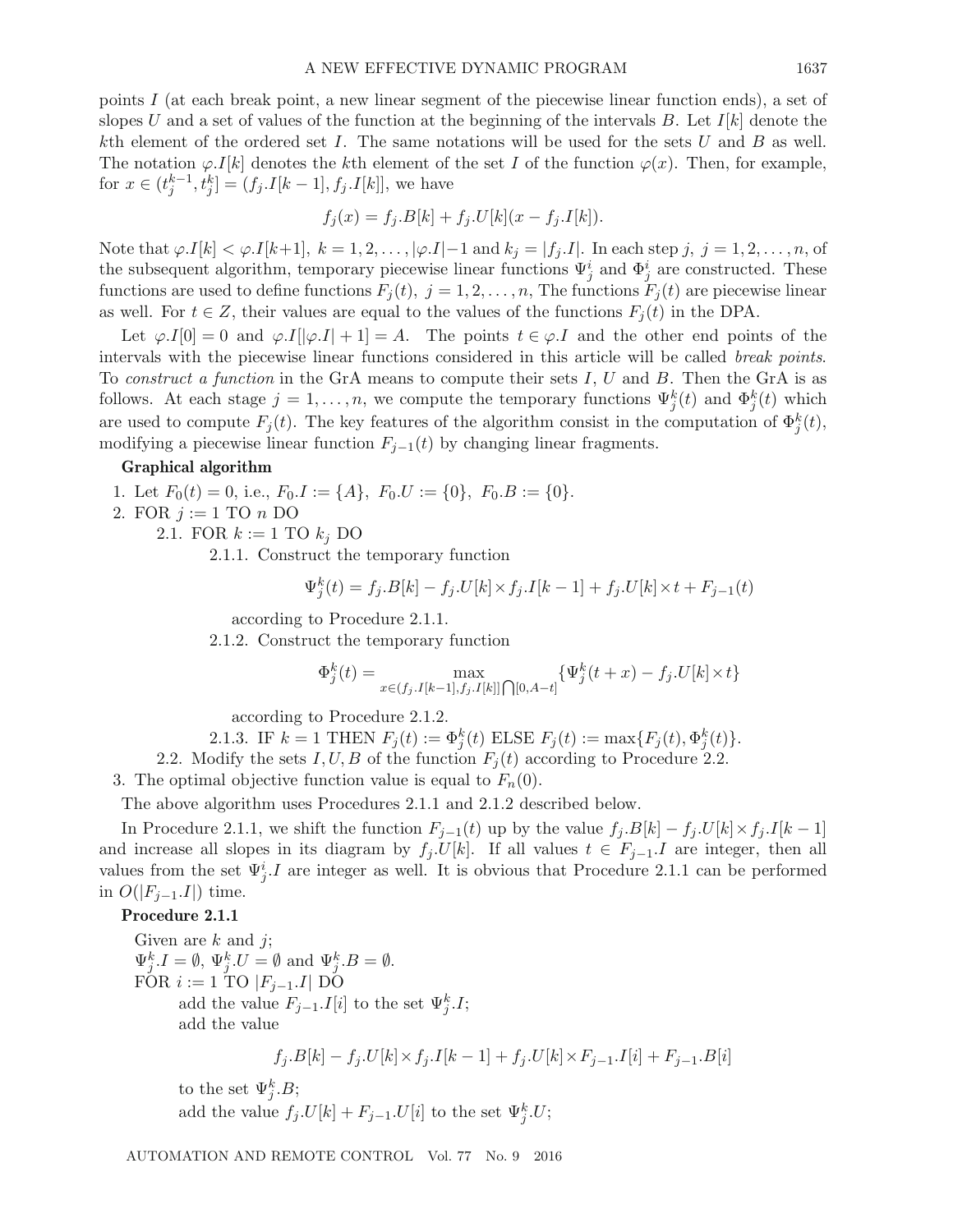

**Fig. 1.** Procedure FindMax. Cutting of a non-integer point.

Before describing Procedure 2.1.2., we present Procedure FindMax in which the maximum function  $\varphi(t)$  of two linear fragments  $\varphi_1(t)$  and  $\varphi_2(t)$  is constructed.

# **Procedure FindMax**

- 1. Given are the functions  $\varphi_1(t) = b_1 + u_1 t$  and  $\varphi_2(t) = b_2 + u_2 t$  and an interval  $(t', t'']$ . Let  $u_1 \leqslant u_2.$
- 2. IF  $t'' t' \leq 1$  THEN RETURN  $\varphi(t) = \max{\lbrace \varphi_1(t''), \varphi_2(t'') \rbrace} + 0 \times t$  defined on the interval  $(t',t'']$ .
- 3. Find the intersection point  $t^*$  of  $\varphi_1(t)$  and  $\varphi_2(t)$ .
- 4. IF  $t^*$  does not exist OR  $t^* \notin (t', t'']$  THEN

IF  $b_1 + u_1 \times t' > b_2 + u_2 \times t'$  THEN RETURN  $\varphi(t) = \varphi_1(t)$  defined on the interval  $(t', t'']$ ; ELSE RETURN  $\varphi(t) = \varphi_2(t)$  defined on the interval  $(t', t'']$ .

5. ELSE

IF  $t^* \in Z$  THEN  $\varphi(t) := \varphi_1(t)$  on the interval  $(t', t^*];$  $\varphi(t) := \varphi_2(t)$  on the interval  $(t^*, t'']$ ; RETURN  $\varphi(t)$ ; ELSE IF  $t^* \notin Z$  THEN  $\varphi(t) := \varphi_1(t)$  on the interval  $(t', \lfloor t^* \rfloor]$ ;  $\varphi(t) := b_2 + u_2 \times \lfloor t^* \rfloor + 0 \times t$  on the interval  $(\lfloor t^* \rfloor - 1, \lfloor t^* \rfloor];$  $\varphi(t) := \varphi_2(t)$  on the interval  $(\lfloor t^* \rfloor, t'']$ ; RETURN  $\varphi(t)$ .

The case when  $t^* \notin Z$  is presented in Fig. 1. So, if both points  $t'$  and  $t''$  are integer, then  $\varphi.I$ contains only integer break points t. The running time of Procedure FindMax is constant.

In the subsequent Procedure 2.1.2, we do the following. When we shift  $s'$  to the right, we shift the interval  $I' = [t_{left}, t_{right}]$  of the length  $f_j . I[k] - f_j . I[k-1]$ . We have to use the values  $\Psi_j^k(x)$  for  $x \in T'$  to calculate  $\Phi_j^k(t)$  at the point  $t = s'$ . Since  $\Psi_j^k(x)$  is piecewise linear, it is only necessary to consider the values  $\Psi_j^k(x)$  at the break points belonging to T' and at the end points of the interval T'. So, if we shift s' to the right by a small value  $x \in [0, \varepsilon]$  such that all the break points remains the same, then the value  $\Phi_j^k(t)$  will be changed according to the value  $\varphi_{\text{max}}(x)$ .

# **Procedure 2.1.2**

2.1.2.1. Given are  $k, j$  and  $\Psi_j^k(t)$ .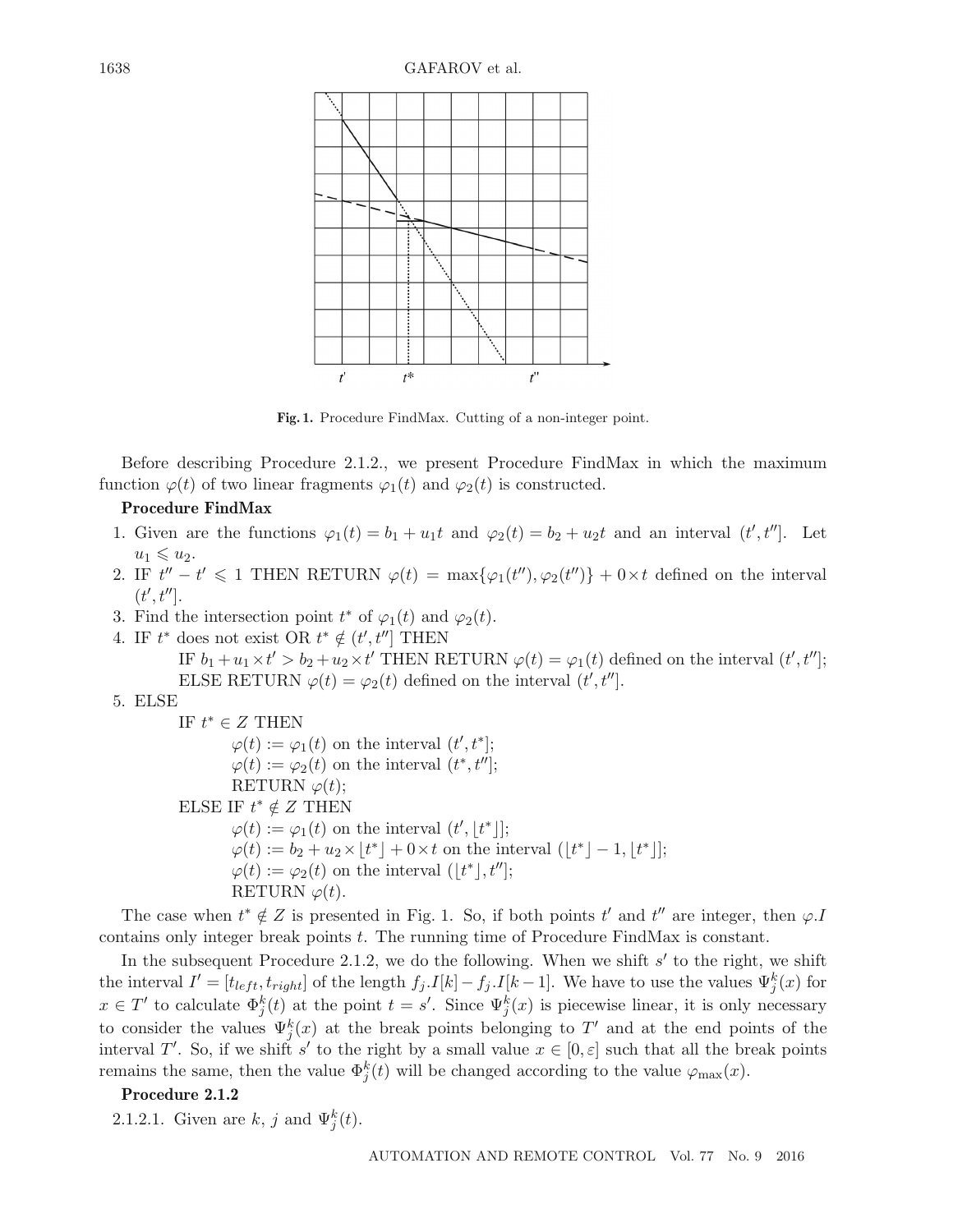2.1.2.2.  $\Phi_j^k I := \emptyset$ ,  $\Phi_j^k.U := \emptyset$  and  $\Phi_j^k.B := \emptyset$ . 2.1.2.3.  $s' := 0$ ,  $t_{left} := s' + f_j \cdot I[k-1]$ ,  $t_{right} := \min\{s' + f_j \cdot I[k], A\}.$ 2.1.2.4. Let  $T' = {\Psi_j^k \cdot I[v], \Psi_j^k \cdot I[v+1], \ldots, \Psi_j^k \cdot I[w]}$  be the maximal subset of  $\Psi_j^k \cdot I$ , where  $t_{left} < \Psi_j^k.I[v] < \cdots < \Psi_j^k.I[w] < t_{right}.$ Let  $T := \{t_{left}\} \bigcup T' \bigcup \{t_{right}\}.$ 2.1.2.5. WHILE  $s' \leqslant A$  DO 2.1.2.6. IF  $T' = \emptyset$  THEN let  $w + 1 = \text{argmax}_{i=1,2,\dots,|\Psi_j^k I|} \{ \Psi_j^k I[i] | \Psi_j^k I[i] > t_{right} \}$ and  $v = \arg \min_{i=1,2,\dots,|\Psi_j^k,I|} \{ \Psi_j^k.I[i] | \Psi_j^k.I[i] > t_{left} \}.$ 2.1.2.7. IF  $w + 1$  is not defined THEN let  $w + 1 = |\Psi_j^k I|.$ 2.1.2.8. IF v is not defined THEN let  $v = |\Psi_j^k I|.$ 2.1.2.9. IF  $t_{left} < A$  THEN  $\varepsilon_{left} := \Psi_j^k I[v] - t_{left}$  ELSE  $\varepsilon_{left} := A - s'.$ 2.1.2.10. IF  $t_{right} < A$  THEN  $\varepsilon_{right} := \Psi_j^k I[w+1] - t_{right}$  ELSE  $\varepsilon_{right} := +\infty$ . 2.1.2.11.  $\varepsilon := \min\{\varepsilon_{left}, \varepsilon_{right}\}.$ 2.1.2.12. IF  $t_{left} < A$  THEN  $b_{left} := \Psi_j^k . B[v] + \Psi_j^k . U[v] \times \left(t_{left} - \Psi_j^k . I[v-1]\right) - f_j . U[k] \times s'$ ELSE  $b_{left} := 0$ . 2.1.2.13. IF  $t_{right} < A$  THEN

$$
b_{right} := \Psi_j^k . B[w+1] + \Psi_j^k . U[w+1] \times (t_{right} - \Psi_j^k . I[w]) - f_j . U[k] \times s'
$$

ELSE  $b_{riaht} := 0$ .

2.1.2.14. IF 
$$
T' = \emptyset
$$
 THEN  $b_{inner} := 0$  ELSE

$$
b_{inner} := \max_{s=v, v+1, ..., w} \{ \Psi_j^k \cdot B[s] + \Psi_j^k \cdot U[s] \times (\Psi_j^k \cdot I[s] - \Psi_j^k \cdot I[s-1]) \} - f_j \cdot U[k] \times s'.
$$

2.1.2.15. Denote function

$$
\varphi_{left}(x) := b_{left} - (f_j.U[k] - \Psi_j^k.U[v]) \times x.
$$

IF  $t_{left} = A$  THEN  $\varphi_{left}(x) := 0$ . 2.1.2.16. Denote function

$$
\varphi_{right}(x) := b_{right} - (f_j.U[k] - \Psi_j^k.U[w+1]) \times x.
$$

IF  $t_{right} = A$  THEN  $\varphi_{right}(x) := 0$ . 2.1.2.17. Denote function

$$
\varphi_{inner}(x) := b_{inner} - f_j.U[k] \times x.
$$

IF  $T' = \emptyset$  THEN  $\varphi_{inner}(x) := 0$ .

2.1.2.18. Construct the piecewise linear function

$$
\varphi_{\max}(x) := \max_{x \in [0,\varepsilon]} \{ \varphi_{left}(x), \varphi_{right}(x), \varphi_{inner}(x) \}
$$

according to Procedure *FindMax*.

- 2.1.2.19. Add the values from  $\varphi_{\text{max}}.I$  increased by s' to the set  $\Phi_j^k. I$ .
- 2.1.2.20. Add the values from  $\varphi_{\text{max}}.B$  to the set  $\Phi_j^k.B$ .
- 2.1.2.21. Add the values from  $\varphi_{\text{max}}.U$  to the set  $\Phi_j^k.U$ .
- 2.1.2.22. IF  $\varepsilon = \varepsilon_{left}$  THEN exclude  $\Psi_j^k$ .  $I[v]$  from the set T and  $v := v + 1$ .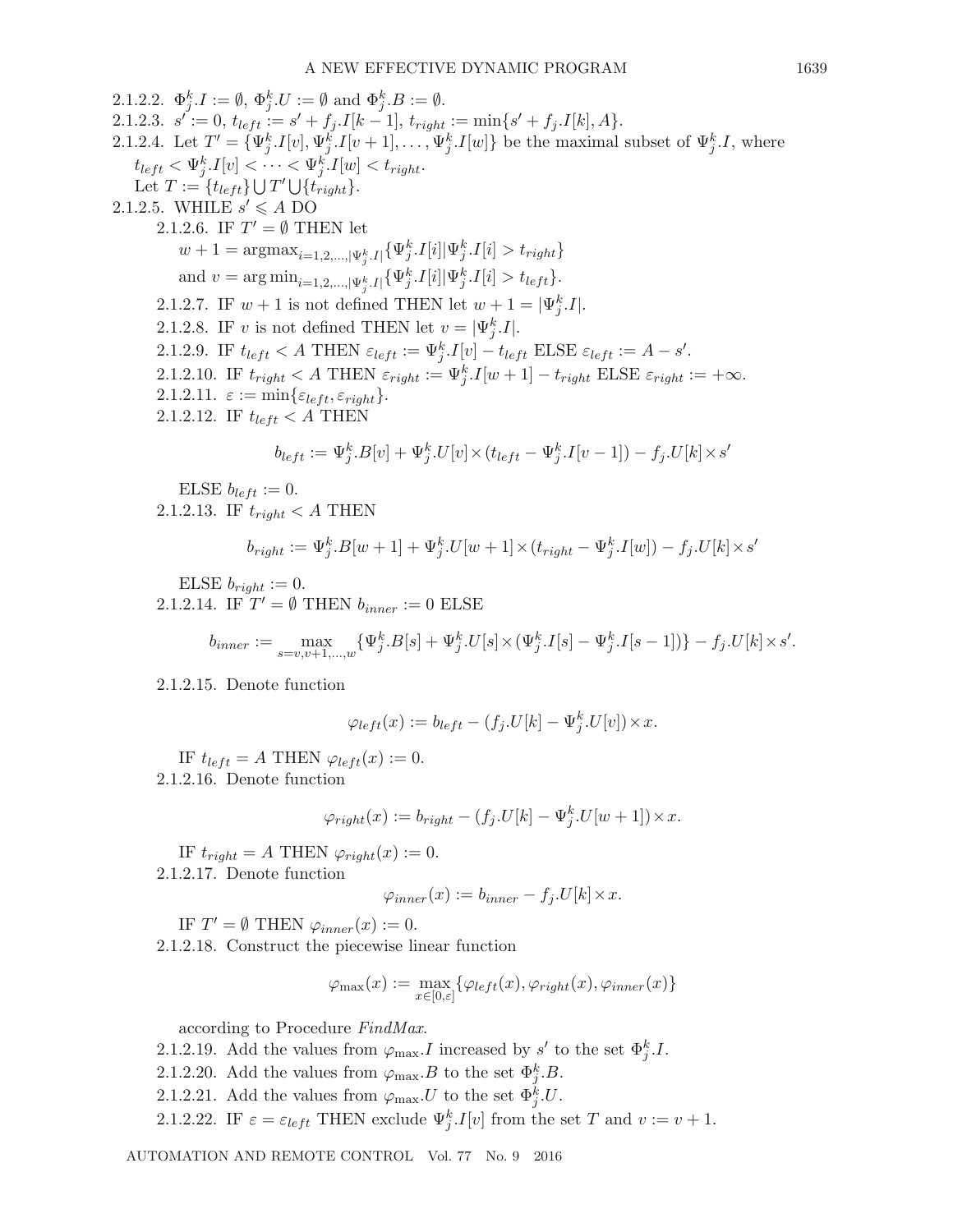- 2.1.2.23. IF  $\varepsilon = \varepsilon_{right}$  THEN include  $\Psi_j^k I[w+1]$  to the set T and  $w := w + 1$ .
- 2.1.2.24.  $s' := s' + \varepsilon$ .
- 2.1.2.25.  $t_{left} := s' + f_j I[k-1], t_{right} := \min\{s' + f_j I[k], A\}$ , recompute T' (for details, see the proof of Lemma 2).
- 2.1.2.26. Modify the function  $\Phi_j^k$  according to Procedure 2.2. (described below).

Next, we present Procedure 2.2. used in step 2.1.2.6 of Procedure 2.1.2. In Procedure 2.2, we combine two adjoining linear fragments that are in the same line. That means that, if we have two adjacent linear fragments which are described by the values (slopes)  $F_i U[k], F_i U[k + 1]$  and  $F_j . B[k], F_j . B[k+1],$  where  $F_j . U[k] \times (F_j . U[k] - F_j . U[k-1]) + F_j . B[k] = F_j . B[k+1],$  (i.e., these fragments are on the same line), then, to reduce the number of intervals  $|F_i I|$  and thus the running time of the algorithm, we can join these two intervals into one interval.

# **Procedure 2.2**

Given is  $F_i(t)$ ;

- FOR  $k := 1$  TO  $|F_i.I| 1$  DO
- IF  $F_j.U[k] = F_j.U[k+1]$  AND  $F_j.U[k] \times (F_j.U[k] F_j.U[k-1]) + F_j.B[k] = F_j.B[k+1]$  THEN  $F_j.B[k+1] := F_j.B[k].$ Delete the kth elements from  $F_j.B, F_j.U$  and  $F_j.I$ .

**Lemma 2.** *Procedure 2.1.2 has a running time of*  $O(|F_{j-1}.I|)$ *.* 

**Proof.** Step 2.1.2.14 and the re-computation of  $T'$  in step 2.1.2.25 have to be performed with the use of a simple data structure. Let  $\{q_1, q_2, \ldots, q_r\}$  be a maximal subset of T' having the following properties:

 $q_1 < q_2 < \cdots < q_r;$ there is no  $q \in T'$  such that  $q_i \leqslant q < q_{i+1}$  and  $\Psi_j^k . B[q] + \Psi_j^k . U[q] \times (\Psi_j^k . I[q] - \Psi_j^k . I[q-1]) \geqslant \Psi_j^k . B[q_{i+1}] + \Psi_j^k . U[q_{i+1}] \times (\Psi_j^k . I[q_{i+1}] - \Psi_j^k . I[q_{i+1}-1]),$  $i = 1, \ldots, r - 1.$ 

We can keep track of the set  $\{q_1, q_2, \ldots, q_r\}$  by storing its elements in increasing order in a Queue Stack, i.e., a list with the property that elements at the beginning can only be deleted while at the end, elements can be deleted and added [27]. This data structure can easily be implemented such that each deletion and each addition requires a constant time. So, steps 2.1.2.14 and 2.1.2.25 can be performed in constant time.

Each of the steps 2.1.2.6–2.1.2.25 can be performed in constant time. The loop 2.1.2.5 can be performed in  $O(|\Psi_j^k,I|)$  time, where  $|\Psi_j^k.I| = |F_{j-1}(t).I|$ , since each time a break point from  $|\Psi_j^k.I|$ is added or deleted. So, the lemma is true.  $\Box$ 

We remind that in the DPA, the functional Eqs. (4) are considered. In fact, in Procedure 2.1.1, we construct the function

$$
b_j^k - u_j^k t_j^{k-1} + u_j^k \times (t+x) + F_{j-1}(t+x)
$$

and in Procedure 2.1.2, we construct the function

$$
\Phi_j^k(t) = \max_{x\in (t_j^{k-1},t_j^k]\bigcap [0,A-t]} \{b_j^k - u_j^k t_j^{k-1} + u_j^k \times (t+x) - u_j^k \times t + F_{j-1}(t+x)\}.
$$

Unlike the DPA, to construct  $\Phi_j^k(t)$  in the GrA, we do not consider all integer points  $x \in (t_j^{k-1}, t_j^k] \cap$ [0, A – t], but only the break points from the interval, since only they influence the values of  $\Phi_j^k(t)$ (and in addition  $t_{left}$ ,  $t_{right}$ ). Step 2.1.3 can be performed according to Procedure FindMax as well, i.e., to construct the function  $F_j(t) := \max\{F_j(t), \Phi_j^i(t)\}\$ , their linear fragments have to be compared in each interval, organized by their break points. It is easy to see that we do the same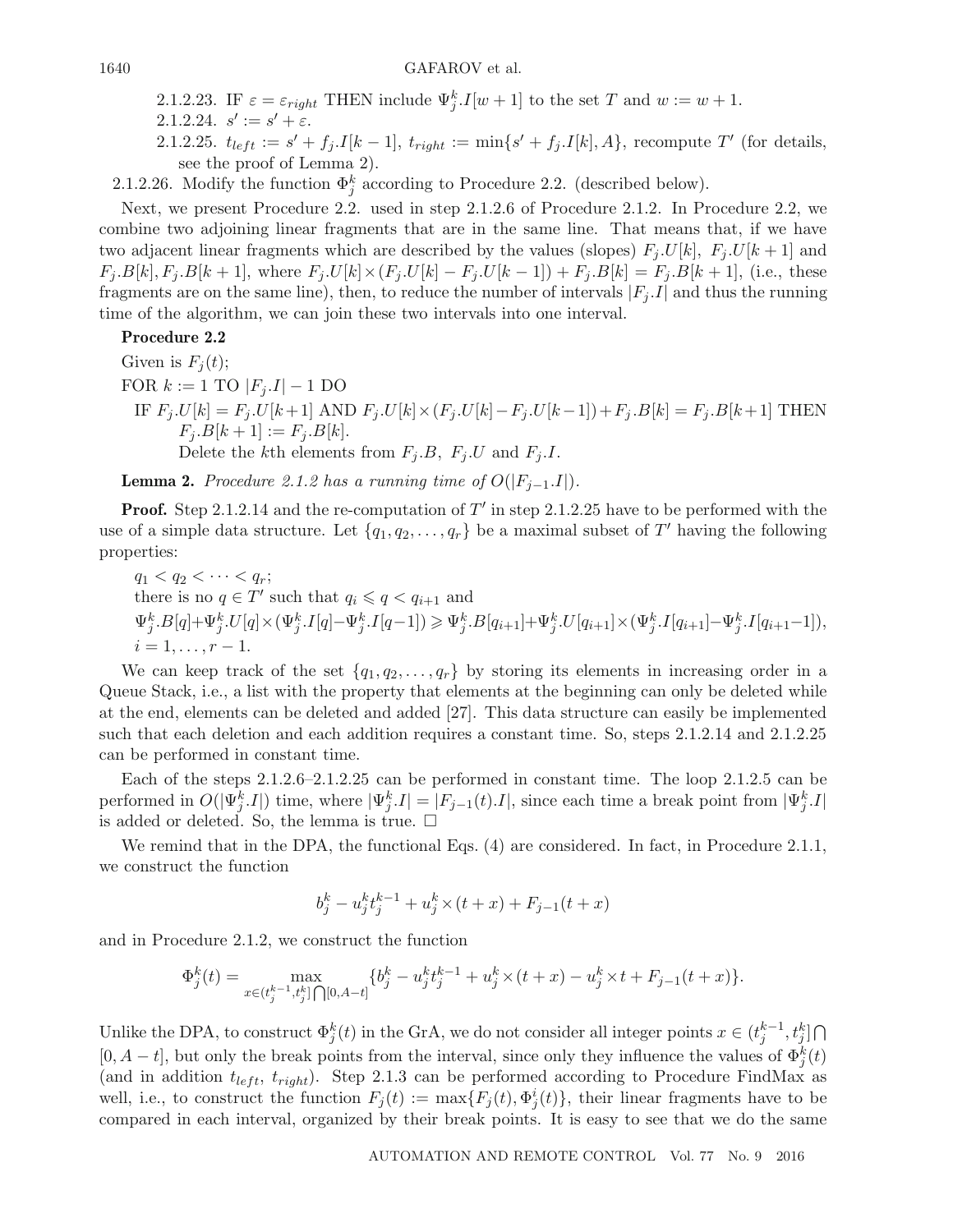operations with the integer points t as in the DPA. So, the values  $F_j(t)$ ,  $t \in Z$ , are the same for the GrA and the DPA, and we can state the following:

**Lemma 3.** The values  $F_j(t)$ ,  $j = 1, 2, ..., n$ , at the points  $t \in [0, A] \cap Z$  are equal to the values *of the functions*  $F_i(t)$  *considered in the DPA.* 

**Lemma 4.** All functions  $F_j(t)$ ,  $j = 1, 2, ..., n$ , are piecewise linear on the interval [0, A] with *integer break points.*

**Proof.** For  $F_0(t)$ , the lemma is true. In Procedure 2.1.1, all break points from the set  $\Psi_1^i$ . I are integer as well (see the comments after Procedure 2.1.1). Since all points from  $f_1$ . I are integer, we have  $\varepsilon \in Z$  and as a consequence,  $s' \in Z$ . According to the Procedure FindMax, all points  $\varphi_{\text{max}}$ . considered in Procedure 2.1.2 are integer. So, all break points from  $\Phi_j^i I$ ,  $i = 1, 2, \ldots, k_j$ , are integer as well. Thus, the break points of the function  $F_1(t) := \max\{F_1(t), \Phi_1^i(t)\}\$ are integer, if we use Procedure FindMax to compute the function  $\max\{F_1(t), \Phi_1^i(t)\}\$ . Analogously, we can prove that all break points of  $F_2(t)$  are integer, etc.

It is obvious that all functions  $F_j(t)$ ,  $j = 1, 2, ..., n$ , constructed in the GrA are piecewise linear. Thus, the lemma is true.  $\square$ 

**Theorem.** *The GrA finds an optimal solution of the problem in*

$$
O\left(\sum k_j \min\left\{A, \max_{j=1,2,\dots,n} \left\{|F_j.B|\right\}\right\}\right)
$$

*time.*

**Proof.** Analogously to the proof of Lemma 4, after each step 2.1.3 of the GrA, the function  $F_j(t)$ ,  $j = 1, 2, ..., n$ , has only integer break points from the interval [0, A]. Each function  $\Phi_j^i$ .  $j = 1, 2, \ldots, n, i = 1, 2, \ldots, k_j$ , has only integer break points from [0, A] as well. So, to perform step 2.1.3, we need to perform Procedure FindMax on no more than  $A + 1$  intervals. Thus, the running time of step 2.1.3 is  $O(A)$ . According to Lemmas 1 and 2, the running time of steps 2.1.1 and 2.1.2 is  $O(F_j I)$ , where  $F_j I \leqslant A$ . The running time of step 2.2 is  $O(F_j I)$  as well.

Analogously to Section 2, it is easy to show that  $F_j(t)$ ,  $j = 1, 2, \ldots, n$ , is a non-increasing function in  $t$ . Thus,

$$
F_j.B[k] \geq F_j.B[k+1], \quad j = 1, 2, ..., n, \quad k = 1, 2, ..., |F_j.I| - 1.
$$

Then, according to Procedure 2.2, there are no more than  $2 \times |F_j.B|$  different values in the set  $F_j.I$ .

Thus, the running time of the GrA is

$$
O\left(\sum k_j \min\left\{A, \max_{j=1,2,\dots,n} \left\{|F_j.B|\right\}\right\}\right).
$$

In fact, the running time is less than  $O(\sum k_j \min\{A, F^*\})$ , where  $F^*$  is the optimal objective function value, since  $\max_{j=1,2,...,n} |F_j.B| \leq F^*$ .

## 4. EXAMPLE

Next, we will illustrate the idea of the GrA using the numerical example presented in Fig. 2. A full description of all calculations can be found in [20]. Here, we only present a short sketch. In this instance, we consider four projects with the profit functions  $f_j(t)$ ,  $j = 1, 2, 3, 4$  (see table).

| Functions $f_i(t)$                                                                               |                                                                                 |  |
|--------------------------------------------------------------------------------------------------|---------------------------------------------------------------------------------|--|
| $f_1.I = \{3, 10, 13, 25\}$ $f_2.I = \{5, 25\}$ $f_3.I = \{2, 4, 6, 25\}$ $f_4.I = \{3, 4, 25\}$ |                                                                                 |  |
| $f_1.U=\{0,1,\frac{1}{3},0\}$                                                                    | $f_2.U = \{\frac{2}{5},0\}$ $f_3.U = \{0,2,\frac{1}{2},0\}$ $f_4.U = \{0,0,0\}$ |  |
| $f_1.B = \{0, 0, 7, 8\}$                                                                         | $f_2.B = \{0, 2\}$ $f_3.B = \{0, 0, 4, 5\}$ $f_4.I = \{0, 1, 4\}$               |  |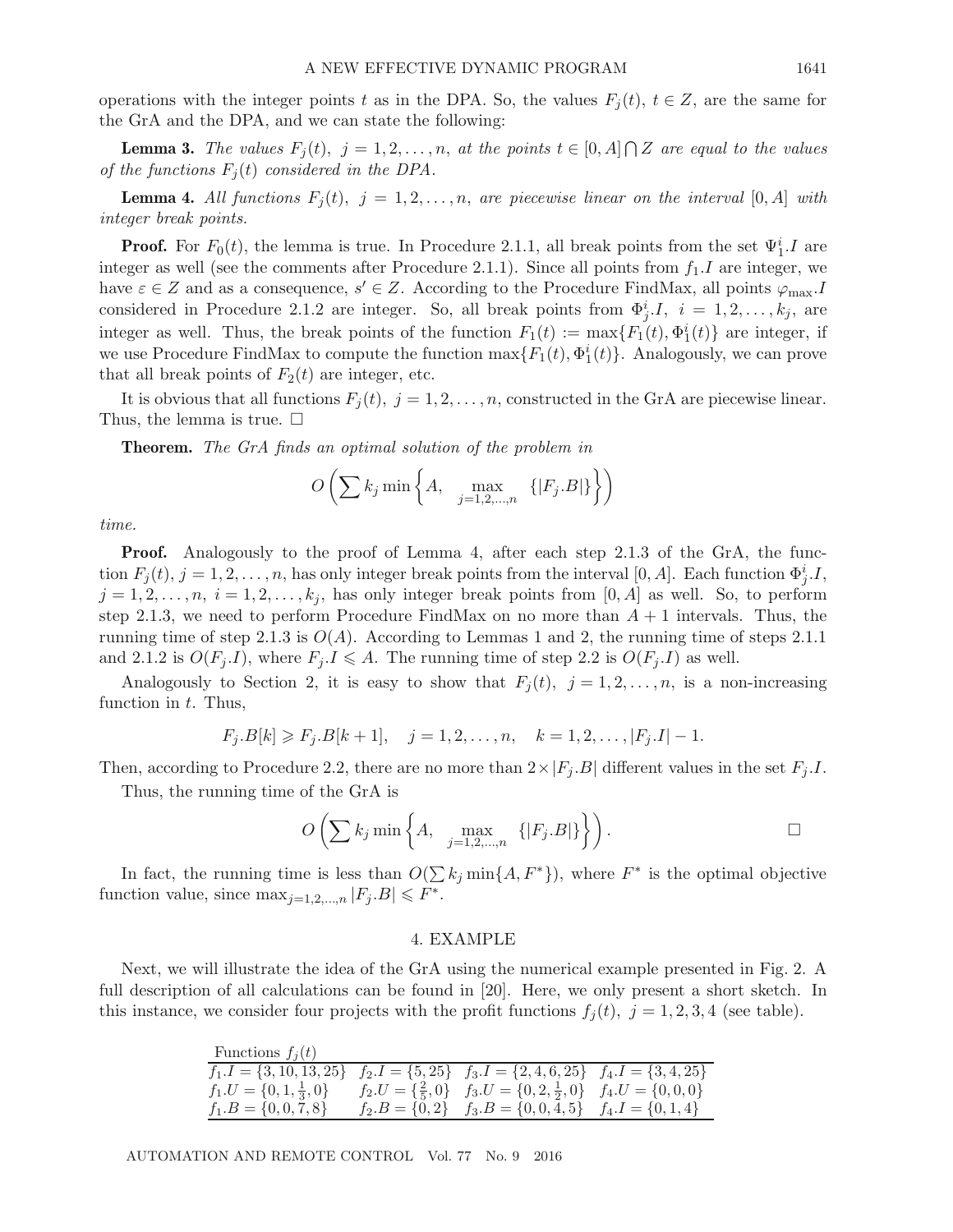

**Fig. 2.** Functions  $f_i(t)$ .

*Step*  $j = 1, k = 1$ . According to Procedure 2.1.1, we have  $\Psi_j^k(x) = 0, \Psi_j^k I = \{0\}, \Psi_j^k U = \{0\}$ and  $\Psi_j^k$ . $B = \{0\}.$ 

Next, we consider each iteration of the cycle [2.1.2.5] in Procedure 2.1.2.

First consider,  $s' = 0$ . Before the first iteration, we have  $T' = \emptyset$ ,  $t_{left} = 0$ ,  $t_{right} = 3$ , and thus, in step 2.1.2.11, we have  $\varepsilon = \min\{25 - 0.25 - 3\} = 22$ . In steps 2.1.2.12–2.1.2.14, we obtain  $b_{left} = 0$ ,  $b_{right} = 0$  and  $b_{inner} = 0$  and in steps 2.1.2.15–2.1.2.17, we have  $\varphi_{left}(x) = 0$ ,  $\varphi_{right}(x) = 0$ ,  $\varphi_{inner}(x) = 0$  and, as a consequence,  $\varphi_{max}(x) = 0$ . In step 2.1.2.24, we get  $s' = s' + 22 = 22$ ;

So, we have  $\Phi_1^1(x) = \varphi_{\text{max}}(x) = 0$  for  $x = [0, 22]$  (from the previous to the current value of s').

Next, consider  $s' = 22$ . After steps 2.1.2.22–2.1.2.25 in the previous iteration, we have  $T' = \{25\}$ ,  $t_{left} = 22$  and  $t_{right} = 25$ . These values are used in this iteration. In step 2.1.2.11, we have  $\varepsilon = 25 - 22 = 3$ . Then we get  $b_{left} = 0$ ,  $b_{right} = 0$  and  $b_{inner} = 0$ . Moreover,  $\varphi_{left}(x) = 0$ ,  $\varphi_{right}(x) = 0$  and  $\varphi_{inner}(x) = 0$ . Thus,  $\varphi_{max}(x) = 0$ . We get  $s' = 22 + 3 = 25$ .

So, we have  $\Phi_1^1(x) = \varphi_{\text{max}}(x) = 0$  for  $x = [22, 25]$  as well and as a consequence,  $\Phi_1^1(x) = 0$ ,  $\Phi_1^1.I = \{0\}, \Phi_1^1.U = \{0\}$  and  $\Phi_1^1.B = \{0\}.$  Observe that instead of approximately 25 states t in the DPA, here we considered only two states  $s'$ . Next, we present the detailed computations for the functions  $\Phi_1^2, \Phi_1^3$  and  $\Phi_1^4$ .

*Step*  $j = 1$ ,  $k = 2$ . We have  $\Psi_j^k(x) = x - 3$ ,  $\Psi_j^k I = \{25\}$ ,  $\Psi_j^k U = \{1\}$  and  $\Psi_j^k B = \{-3\}$ .

First, consider  $s' = 0$ . We get  $T' = \emptyset$ ,  $t_{left} = 3$ ,  $t_{right} = 10$  and  $\varepsilon = \min\{25 - 3, 25 - 10\} = 15$ . Moreover,  $b_{left} = 0$ ,  $b_{right} = 7$  and  $b_{inner} = 0$ . Then  $\varphi_{left}(x) = 0 + (1-1)x$ ,  $\varphi_{right}(x) = 7 + (1-1)x$ and  $\varphi_{inner}(x) = 0$ . Thus,  $\varphi_{\text{max}}(x) = 7$ . We get  $s' = s' + 15 = 15$ .

Next, consider  $s' = 15$ . We have  $T' = \{25\}$ ,  $t_{left} = 15 + 3 = 18$ ,  $t_{right} = 15 + 10 = 25$  and  $\varepsilon =$  $25-18=7$ . Moreover,  $b_{left} = -3+1 \times 18-1 \times 15=0$ ,  $b_{right} = 0$  and  $b_{inner} = -3+1 \times (25-0)$  $1 \times 15 = 7$ . We get  $\varphi_{left}(x) = 0 + (1 - 1)x$ ,  $\varphi_{right}(x) = 0$  and  $\varphi_{inner}(x) = 7 - x$ . Thus, we obtain  $\varphi_{\text{max}}(x) = 7 - x$ . We get  $s' = s' + 7 = 22$ .

Finally, consider  $s' = 22$ . We have  $T' = \emptyset$ ,  $t_{left} = 25$ ,  $t_{right} = 22 + 10 = 32$  and  $\varepsilon = A - s' =$  $25 - 22 = 3$ . Moreover,  $\varphi_{left}(x) = \varphi_{right}(x) = \varphi_{inner}(x) = 0$ . Then  $\varphi_{max}(x) = 0$ . We get  $s' =$  $s' + 3 = 25.$ 

We have  $\Phi_1^2.I = \{15, 22, 25\}, \ \Phi_1^2.U = \{0, -1, 0\} \text{ and } \Phi_1^2.B = \{7, 7, 0\}.$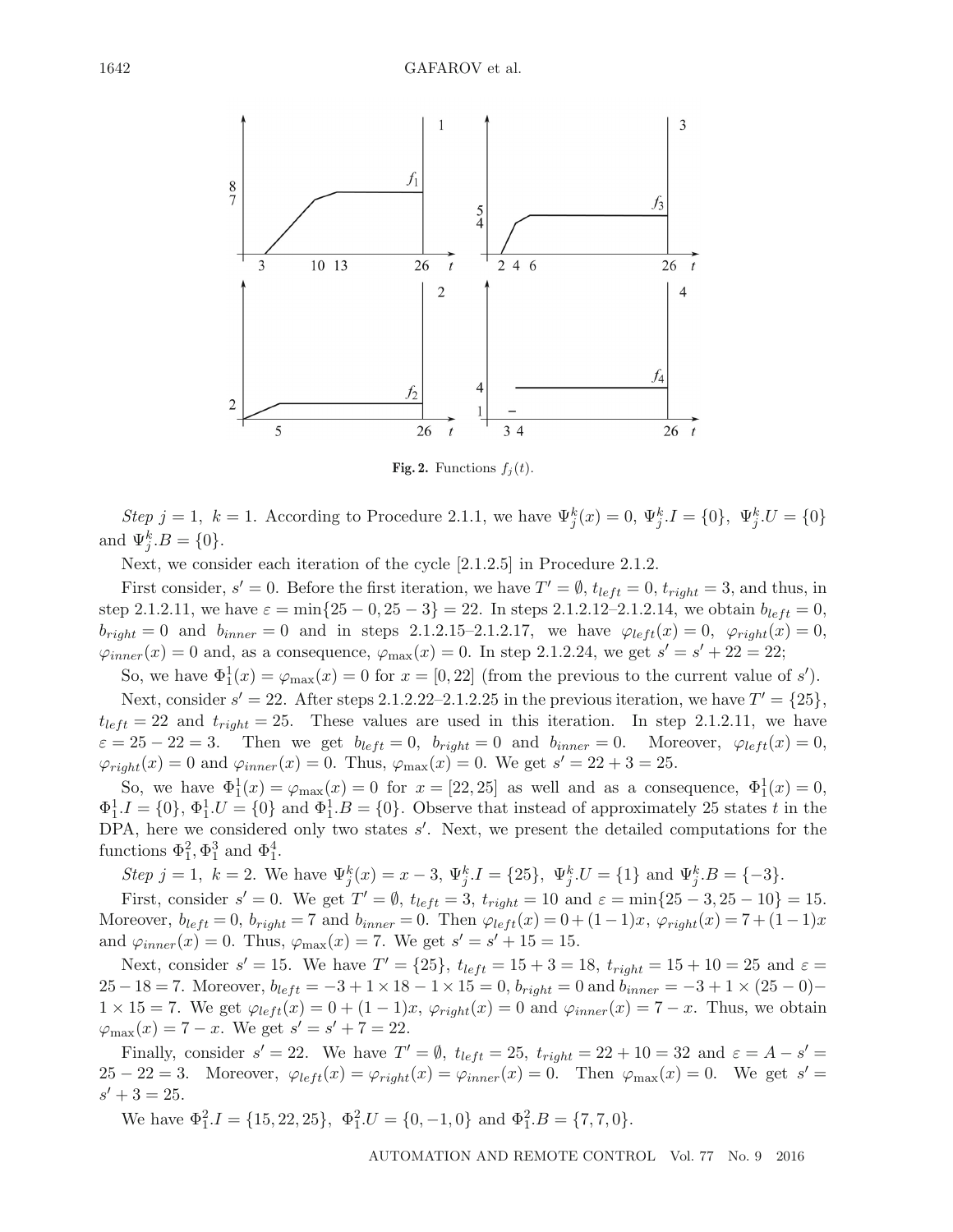

**Fig. 3.** Calculations in the example.

*Step*  $j = 1, k = 3$ . We have  $\Psi_j^k(x) = x + 3\frac{2}{3}, \Psi_j^k I = \{25\}, \Psi_j^k U = \{\frac{1}{3}\}$  and  $\Psi_j^k B = \{3\frac{2}{3}\}.$  This step is performed analogously. We have to consider  $s' = 0, 12, 15$ .

We obtain  $\Phi_1^3$ ,  $I = \{12, 15, 25\}$ ,  $\Phi_1^3$ ,  $U = \{0, -\frac{1}{3}, 0\}$  and  $\Phi_1^3$ ,  $B = \{8, 7, 0\}$ .

*Step*  $j = 1, k = 4$ . We have  $\Psi_j^k(x) = 8, \Psi_j^k I = \{25\}, \Psi_j^k U = \{0\}$  and  $\Psi_j^k B = \{8\}$ . This step is performed analogously. We have to consider  $s' = 0, 12$ .

We obtain  $\Phi_1^4$ . $I = \{12, 25\}$ ,  $\Phi_1^4$ . $U = \{0, 0\}$  and  $\Phi_1^4$ . $B = \{8, 0\}$ .

So, after *Step*  $j = 1$ , we have  $F_1(t) = \max\{\Phi_1^1, \Phi_1^2, \Phi_1^3, \Phi_1^4\}$ ,  $F_1.I = \{12, 15, 22, 25\}$ ,  $F_1.I =$  ${0, -\frac{1}{3}, -1, 0}$  and  $F_1.B = {8, 8, 7, 0}$ , see Fig. 3a. In fact, the function  $F_1(t)$  is obtained only from the two functions  $\Phi_1^2$  and  $\Phi_1^3$ , where  $\Phi_1^2$  is the maximum function on the interval [0, 15] and  $\Phi_1^3$  is the maximum function on the interval [15, 25].

Next, we only present the states considered and the functions calculated in the steps  $j = 2, 3, 4$ . As mentioned before, the full description of all calculations can be found in [20].

*Step*  $j = 2, k = 1$ . The states considered are  $s' = 0, 7, 10, 12, 15, 17, 20, 22$ . We have  $\Phi_2^1 I =$  $\{7, 10, 15, 20, 25\}, \ \Phi_2^1 \cdot U = \{0, -\frac{1}{3}, -\frac{2}{5}, -1, -\frac{2}{5}\} \text{ and } \Phi_2^1 \cdot B = \{10, 10, 9, 7, 2\}, \text{ see Fig. 3b.}$ 

*Step*  $j = 2$ ,  $k = 2$ . Since  $f_2 \cdot U[2] = 0$ , this step can be done in an easier way. It is only necessary to shift the diagram of the function  $F_1(t)$  to the left by the value 5 and up by the value 2. So, we have  $\Phi_2^2$ . $I = \{12-5, 15-5, 22-5, 25-5\}, \ \Phi_2^2$ . $U = \{0, -\frac{1}{3}, -1, 0\} \text{ and } \Phi_2^2$ . $B = \{8+2, 8+2, 7+2, 0+2\}.$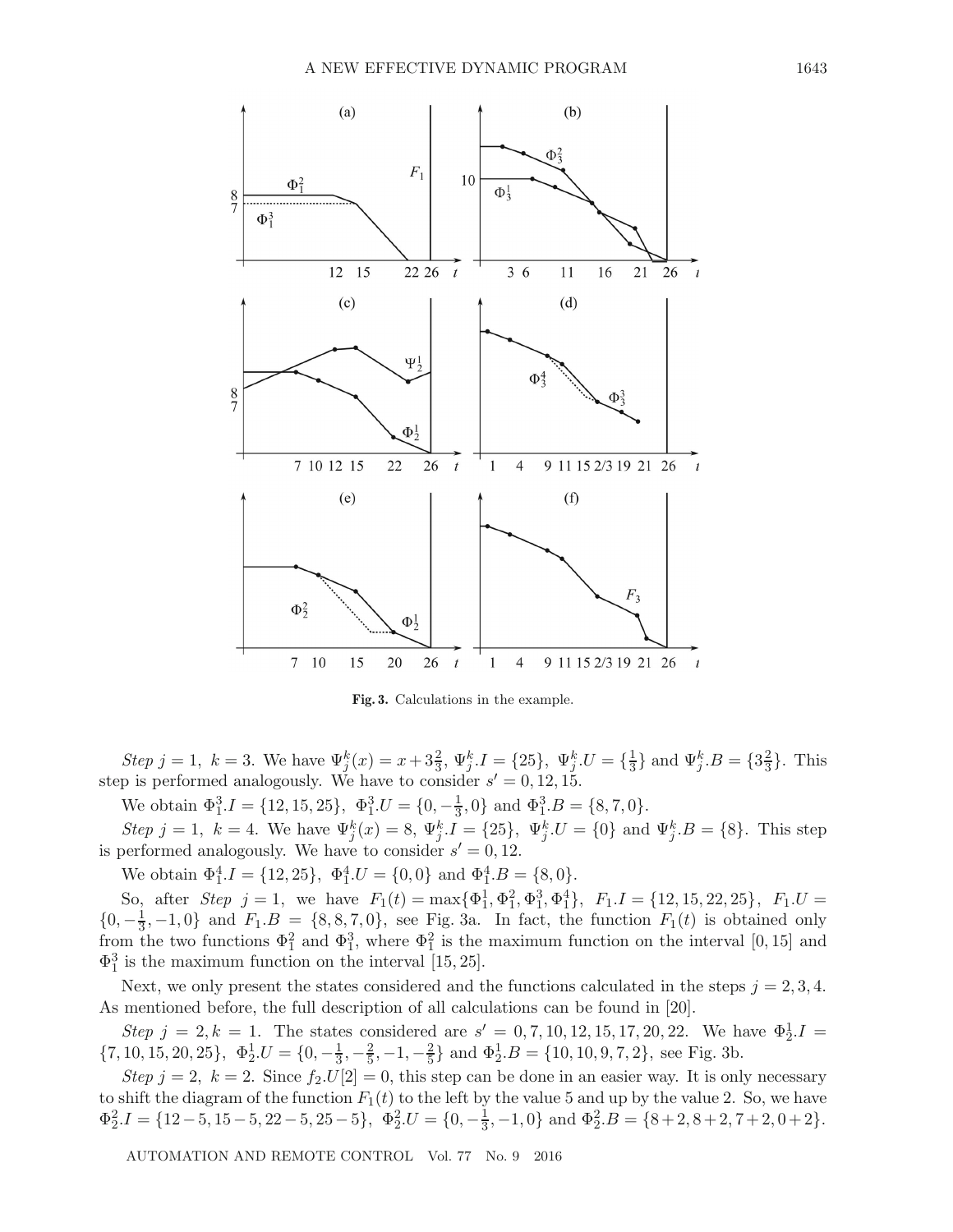

**Fig. 4.** Function  $F_4(t)$ .

In Fig. 3c, the maximum function is presented. In fact, we have  $F_2(t) = \Phi_2^1(t)$ , i.e.,  $F_2.I =$  $\{7, 10, 15, 20, 25\}, F_2.U = \{0, -\frac{1}{3}, -\frac{2}{5}, -1, -\frac{2}{5}\}$  and  $F_2.B = \{10, 10, 9, 7, 2\}.$ 

*Step*  $j = 3$ ,  $k = 1$ . Since  $f_3 \cdot U[1] = 0$ , this step can be done in an easier way. To obtain the function  $\Phi_3^1(t)$ , it is only necessary to shift the diagram of the function  $F_2(t)$  to the left by the value 0 and up by the value 0.

*Step*  $j = 3$ ,  $k = 2$ . The states considered are  $s' = 0, 3, 5, 6, 8, 11, 13, 16, 18, 21, 23$ . We have  $\Phi_3^2 \cdot I = \{7 - 4, 10 - 4, 15 - 4, 20 - 4, 25 - 4, 23, 25\}, \quad \Phi_3^2 \cdot U = \{0, -\frac{1}{3}, -\frac{2}{5}, -1, -\frac{2}{5}, -2, 0\}$  and  $\Phi_3^2.B = \{14, 14, 13, 11, 6, 4, 0\}.$ 

 $Step j = 3, k = 3.$  The states considered are  $s' = 0, 1, 3, 4, 6, 9, 11, 14, 16, 19, 21.$  We have  $\Phi_3^3.I =$  $\{1,4,9,11,15\frac{2}{3},19,21,25\},\ \Phi_3^3.U=\{0,-\frac{1}{3},-\frac{2}{5},-\frac{1}{2},-1,-\frac{2}{5},-\frac{1}{2},0\}$  and  $\Phi_3^3.B=\{15,14,12,11,6\frac{1}{3},$ 5, 0}. In this example, we do not cut the point  $15\frac{2}{3}$  as it is presented in Fig. 1. So, here we have two non-integer break points.

*Step*  $j = 3$ ,  $k = 4$ . Since  $f_3 \cdot U[4] = 0$ , this step can be done in an easier way. To obtain the function  $\Phi_3^4(t)$ , it is only necessary to shift the diagram of the function  $F_2(t)$  to the left by the value 6 and up by the value 5.

The functions  $\Phi_3^1(t)$  and  $\Phi_3^2(t)$  are presented in Fig. 3d, and the functions  $\Phi_3^3(t)$  and  $\Phi_4^4(t)$  are shown in Fig. 3e. In Fig. 3f, the maximum function

$$
F_3(t) = \max\{\Phi_3^1(t), \Phi_3^2(t), \Phi_3^3(t), \Phi_3^4(t)\}\
$$

is presented. So, we have  $F_3.I = \{1, 4, 9, 11, 15\frac{2}{3}, 21, 22\frac{1}{2}, 25\}$ ,  $F_3.I = \{0, -\frac{1}{3}, -\frac{2}{5}, -\frac{1}{2}, -1, -\frac{2}{5},$  $-\frac{1}{2}, -\frac{2}{5}$  and  $F_3.B = \{15, 14, 12, 11, 6\frac{1}{3}, 4, 1\}.$ 

*Steps*  $j = 4$ ,  $k = 1, 2, 3$  are performed in an easy way, i.e., to obtain the functions  $\Phi_4^1(t)$ ,  $\Phi_4^2(t)$ and  $\Phi_4^3(t)$ , we have to shift the diagram of the function  $F_3(t)$  to the left by the value 0, 3, 4 and up by the value 0, 1, 4, respectively. In Fig. 4, the maximum function  $F_4(t)$  is presented.

To find an optimal solution at the point  $s = 0$ , we can do backtracking. We have  $x_4 = 4$  and  $f_4(x_4) = 4, x_3 = 6$  and  $f_3(x_3) = 5, x_2 = 5$  and  $f_2(x_2) = 2$  as well as  $x_1 = 10$  and  $f_1(x_1) = 7$ . So, the optimal objective function value is  $F^*(0) = 18$ .

In the GrA, we considered the following number of states  $s' : 2 + 3 + 3 + 2 = 10$  (for  $j = 1$ ),  $8 + 4 = 12$  (for  $j = 2$ , where 4 states were considered for  $k = 2$ ),  $5 + 10 + 11 + 5 = 31$  (for  $j = 3$ , where 5 states were considered for  $k = 1$  and  $k = 4$ ,  $7 + 7 + 7 = 21$  (for  $j = 4$ , i.e., during the shift of the diagram). So, in total we considered  $10 + 12 + 31 + 21 = 74$  states s'. In the DPA, approximately  $25(3 + 2 + 4 + 3) = 300$  states will be considered. If we scale our instance to a large number  $M$  (i.e., we multiply all input data by  $M$ ), the running time of the DPA increases by the factor M, but the running time of the GrA remains the same. Of course, for each state in the GrA,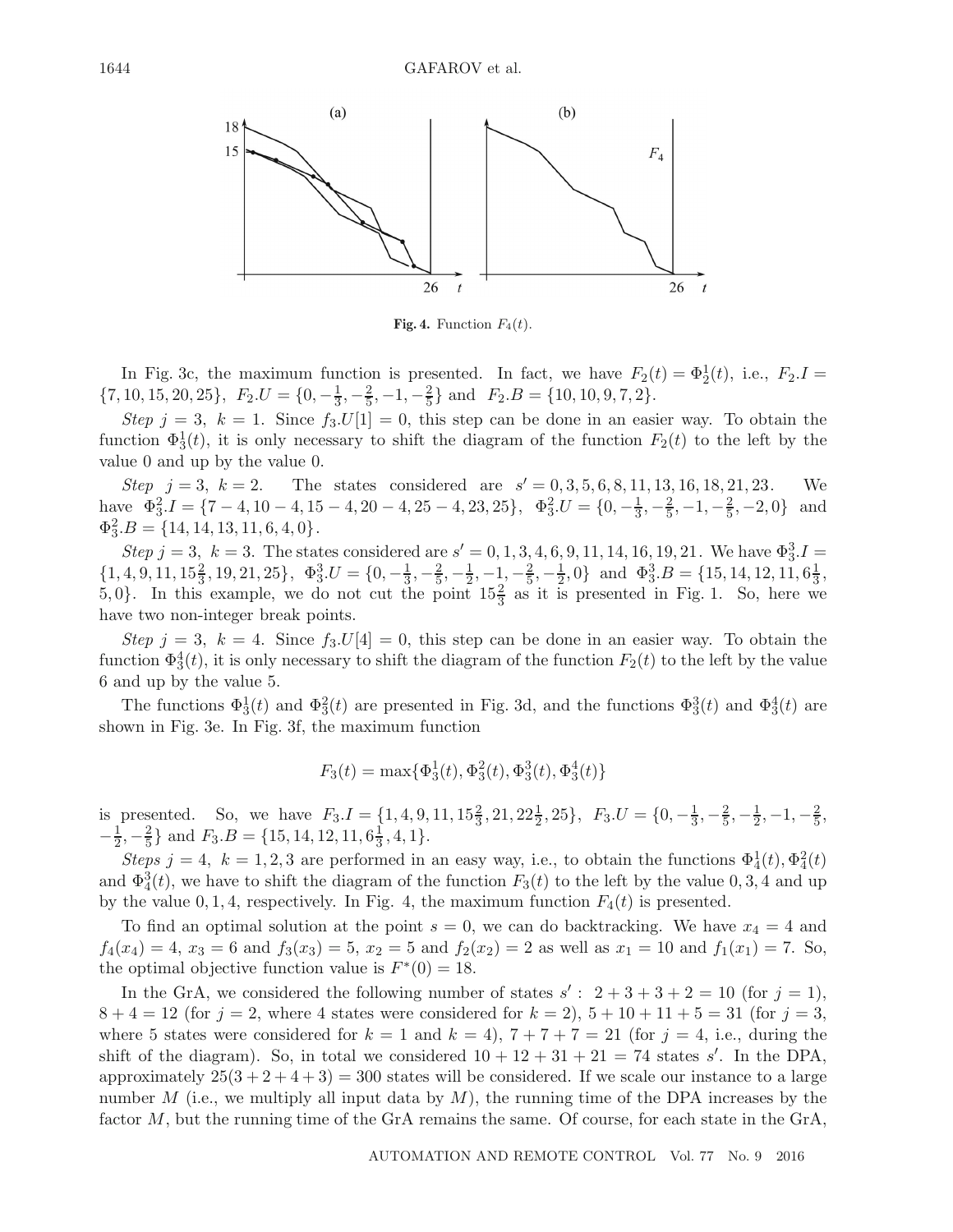we need more calculations than in the DPA. However, this number is constant and the GrA has a better running time.

## 5. AN FPTAS BASED ON THE GRA

In this section, a fully polynomial-time approximation scheme (FPTAS) is derived based on the GrA presented in Section 3.

First, we recall some relevant definitions. For the optimization problem of minimizing a function  $F(\pi)$ , a polynomial-time algorithm that finds a feasible solution  $\pi'$  such that  $F(\pi')$  is at most  $\rho \geq 1$  times less than the optimal value  $F(\pi^*)$  is called a *ρ-approximation algorithm; the value of*  $\rho$ *is called a worst-case ratio bound.* If a problem admits a ρ-approximation algorithm, it is said to be approximable within a factor  $\rho$ . A family of  $\rho$ -approximation algorithms is called an FPTAS, if  $\rho = 1 + \varepsilon$  for any  $\varepsilon > 0$  and the running time is polynomial with respect to both the length of the problem input and  $1/\varepsilon$ .

Let  $LB = \max_{i=1,...,n} f_i(A)$  be a lower bound and  $UB = nLB$  be an upper bound on the optimal objective function value.

The idea of the FPTAS is as follows. Let  $\delta = \frac{\varepsilon L B}{n}$ . To reduce the time complexity of the GrA, we have to diminish the number of columns  $|F_j.B|$  considered, which corresponds to the number of different objective function values  $b \in F_j.B, b \leqslant UB$ . If we do not consider the original values  $b \in F_i$ . B but the values  $\overline{b}$  which are rounded up or down to the nearest multiple of  $\delta$  values b, there are no more than  $\frac{UB}{\delta} = \frac{n^2}{\varepsilon}$  different values  $\overline{b}$ . Then we will be able to approximate the function  $F_j(t)$ into a similar function with no more than  $2\frac{n^2}{\varepsilon}$  break points (see Fig. 5). Furthermore, for such a modified table representing a function  $\overline{F}_j(t)$ , we will have

$$
|F_j(t) - \overline{F_j}(t)| < \delta \leq \frac{\varepsilon F(\pi^*)}{n}.
$$

If we do the rounding and modification after each step 2.2, the cumulative error will be no more than  $n\delta \leq \varepsilon F(\pi^*)$ , and the total running time of the n runs of the step 2.2 will be

$$
O\left(\frac{n^2 \sum k_j}{\varepsilon}\right)
$$

,

i.e., an FPTAS is obtained.



**Fig. 5.** Substitution of columns and modification of  $F_l(t)$ .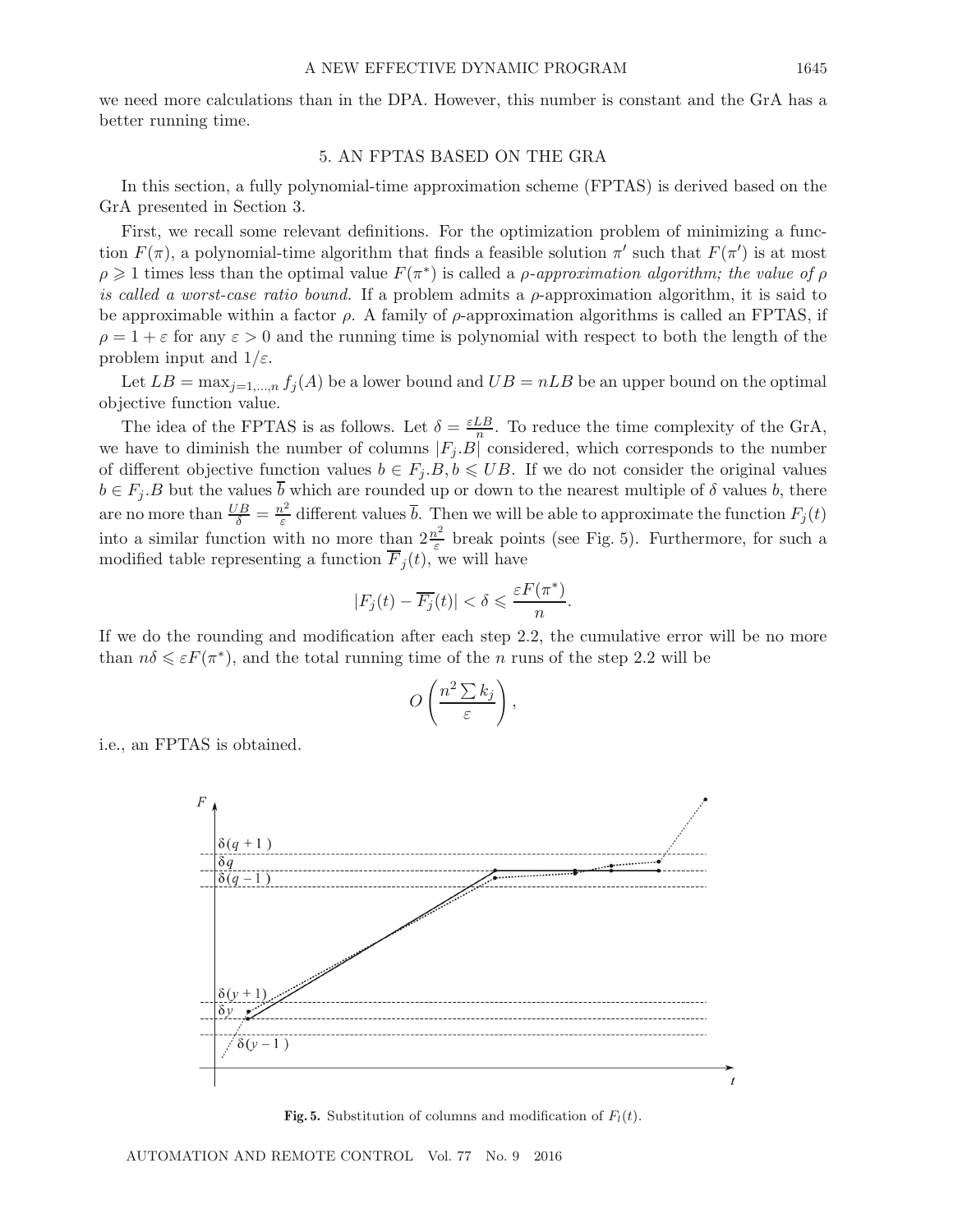In [28], a technique was proposed to improve the complexity of an approximation algorithm for optimization problems. This technique can be described as follows. Let there exist an FPTAS for a problem with a running time bounded by a polynomial  $P(L, \frac{1}{\varepsilon}, \frac{UB}{LB})$ , where L is the input length of the problem instance and UB, LB are known upper and lower bounds, respectively. Let the value  $\frac{UB}{LB}$  be not bounded by a constant. Then this technique enables us to find in  $P(L, \log \log \frac{UB}{LB})$ time values  $UB_0$  and  $LB_0$  such that

$$
LB_0 \leqslant F^* \leqslant UB_0 < 3LB_0,
$$

i.e.,  $\frac{UB_0}{LB_0}$  is bounded by the constant 3. By using such values  $UB_0$  and  $LB_0$ , the running time of the FPTAS will be reduced to  $P(L, \frac{1}{\varepsilon})$ , where P is the same polynomial. So, by using this technique, we can improve the FPTAS to have a running time of

$$
O\left(\frac{n \times \sum k_j}{\varepsilon}(1 + \log \log n)\right),\,
$$

Finally, we only note that an FPTAS based on a GrA was presented in [29] for some single machine scheduling problems.

# 6. CONCLUDING REMARKS

In this paper, we used a graphical approach to improve a known pseudo-polynomial algorithm for the project investment problem and to derive an FPTAS with the best known running time.

The practical usefulness of the graphical approach is not limited to this project investment problem or similar warehousing and lot sizing problems. The graphical approach can be applied to problems, for which a pseudo-polynomial algorithm exists and Boolean variables are used in the sense that yes/no decisions have to be made. This is the case for many applications of capital budgeting in science and engineering. However, e.g., for the knapsack problem, the graphical algorithm mostly reduces substantially the number of states to be considered but the time complexity of the algorithm remains pseudo-polynomial [26]. On the other side, e.g., for the single machine scheduling problem of maximizing total tardiness, such a graphical algorithm improved the complexity from  $O(n \sum p_j)$  to  $O(n^2)$  [31]. Thus, it is a subject of future research to explore the theoretical and practical issues of this new approach and to apply it to more general problems.

## ACKNOWLEDGMENTS

This work has been supported by the Russian Foundation for Basic Research, projects nos. 13-01-12108, 13-08-13190, 15-07-03141, 15-07-07489 and DAAD A/1400328 and HSE Faculty of Economics. Research was supported by The Ministry of Education and Science of Russia, unique identifier—RFMEFI58214X0003.

## REFERENCES

- 1. Li, X.M., Fang, S.-C., Tian, Y., and Guo, X.L., Expanded Model of the Project Portfolio Selection Problem with Divisibility, Time Profile Factors and Cardinality Constraints, *J. Operat. Res.*, 2004, doi:10.1057/jors.2014.75.
- 2. Dolgui, A. and Proth, J-M., *Supply Chain Engineering: Useful Methods and Techniques*, Berlin: Springer-Verlag, 2010.
- 3. Tavana, M., Khalili-Danghani, K., and Abtahi, A.R., A Fuzzy Multidimensional Multiple-Choice Model for Project Portfolio Selection Using an Evolutionary Algorithm, *Ann. Operat. Res.*, 2013, vol. 206, no. 1, pp. 449–483.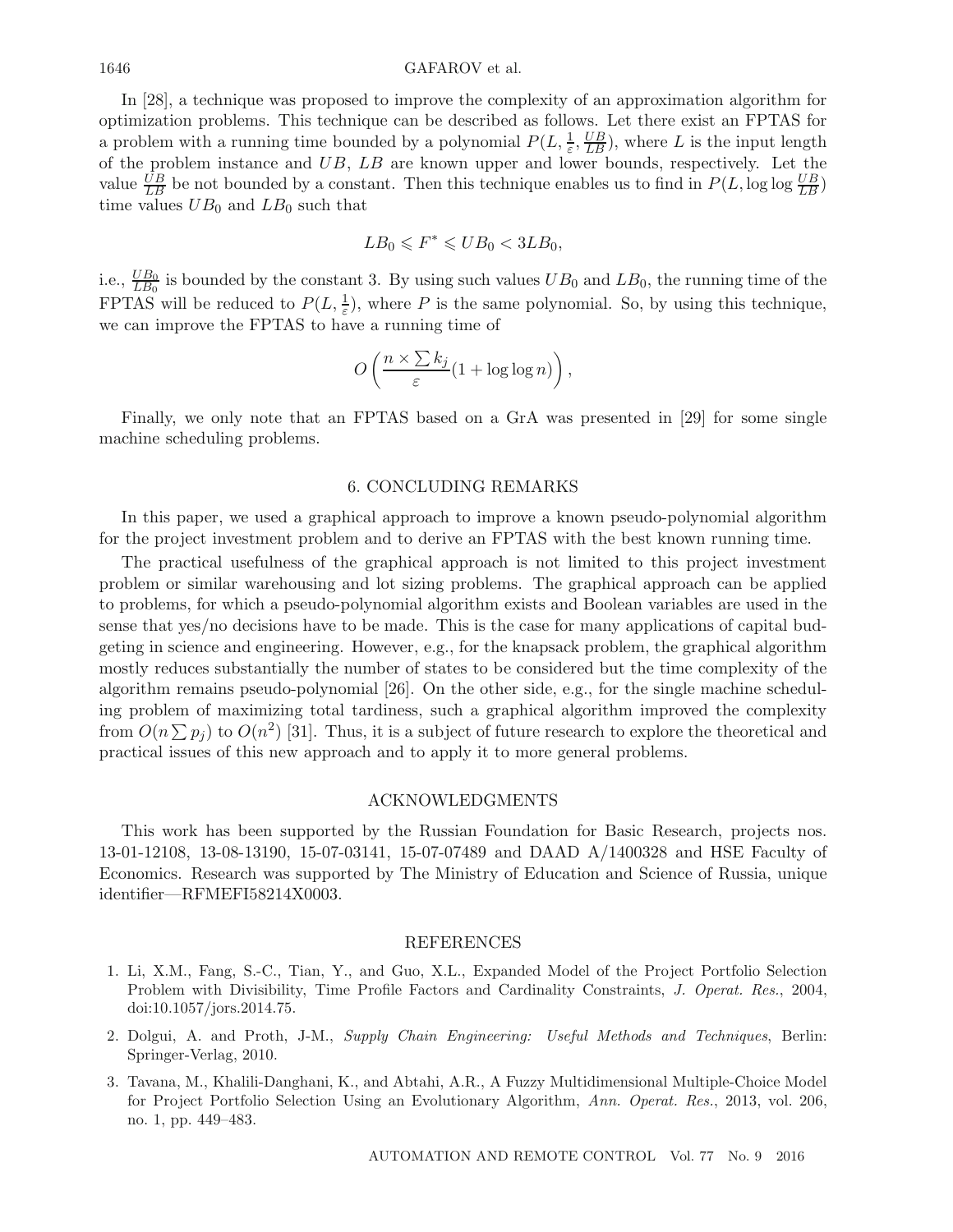- 4. Chang, P.-T. and Lee, J.-H., A Fuzzy DEA and Knapsack Formulation Integrated Model for Project Selection, *Comput. Operat. Res.*, 2012, vol. 30, pp. 112–125.
- 5. Beaujon, G.J., Marin, S.P., and McDonald, G.C., Balancing and Optimizing a Portfolio of R&D Projects, *Nav. Res. Logist.*, 2001, vol. 48, pp. 18–40.
- 6. Mavrotas, G., Diakoulaki, D., and Kourentzis, A., Selection Among Ranked Projects under Segmentation, Policy and Logical Constraints, *Eur. J. Operat. Res.*, 2008, vol. 187, no. 1, pp. 177–192.
- 7. Herbots, J., Herroelen, W., and Leus, R., Dynamic Order Acceptance and Capacity Planning on a Single Bottleneck Resource, *Nav. Res. Logist.*, 2007, vol. 54, pp. 874–889.
- 8. Kellerer, H. and Pferschy, U., Improved Dynamic Programming in Connection with a FPTAS for the Knapsack Problem, *J. Combinat. Optimiz.*, 2004, no. 8, pp 5–11.
- 9. Caprara, A., Kellerer, H., Pferschy, U., and Pisinger, D., Approximation Algorithms for Knapsack Problems with Cardinality Constraints, *Eur. J. Operat. Res.*, 2000, vol. 123, no. 2, pp. 333–345.
- 10. Mastrolilli, M. and Hutter, M., Hybrid Rounding Techniques for Knapsack Problems, *Discr. Appl. Math.*, 2006, vol. 154, no. 4, pp. 640–649.
- 11. Bazgan, C., Hugot, H., and Vanderpoorten, D., Implementing an Effcient FPTAS for the 0-1 Multi-Objective Knapsack Problem, *Eur. J. Operat. Res.*, 2009, vol. 198, no. 1, pp. 47–56.
- 12. Sristava, V. and Bullo, F., Knapsack Problems with Sigmoid Utilities: Approximation Algorithms via Hybrid Optimization, *Eur. J. Operat. Res.*, 2014, vol. 236, no. 2, pp. 488–498.
- 13. Guler, A., Nuriyev, U.G., Berberler, M.E., and Nurieva, F., Algorithms with Guarantee Value for Knapsack Problems, *Optimization*, 2012, vol. 61, no. 4, pp. 477–488.
- 14. Fortin, D. and Tseveendory, I., Piecewise Convex Maximization Approach to Multiknapsack, *Optimization*, 2009, vol. 58, no. 7, pp. 883–895.
- 15. Wu, F.L., Yen, Z., Hou, Y.H. and Ni, Y.X., Applications of AI Techniques to Generation Planning and Investment, *IEEE Power Engineering Society General Meeting*, Denver, 2004, 936–940.
- 16. Kellerer, H., Pferschy, U., and Pisinger, D., *Knapsack Problems*, Berlin: Springer-Verlag, 2004.
- 17. McLay, L.A. and Jacobson, S.H., Algorithms for the Bounded Set-up Knapsack Problem, *Discr. Optimiz.*, 2007, vol. 4, pp. 206–412.
- 18. Shaw, D.X. and Wagelmans, A.P.M., An Algorithm for Single-Item Capacitated Economic Lot Sizing with Piecewise Linear Production Costs and General Holding Costs, *Manage. Sci.*, 1998, vol. 44, no. 6, pp. 831–838.
- 19. Kameshwaran, S. and Narahari, Y., Nonconvex Piecewise Linear Knapsack Problems, *Eur. J. Operat. Res.*, 2009, vol. 192, pp. 56–68.
- 20. Gafarov, E.R., Dolgui, A., Lazarev, A.A., and Werner, F., A Graphical Approach to Solve an Investment Optimization Problem, *J. Math. Model Algor.*, 2014, vol. 13, no. 4, pp. 597–614.
- 21. Posypkin, M.A. and Sigal, I.Kh., Speedup Estimates for Some Variants of the Parallel Implementations of the Branch-and-Bound Method, *J. Math. Math. Physics*, 2006, vol. 46, no. 12, pp. 2189–2202.
- 22. O'Neil, E.T. and Kerlin, S., *A Simple*  $2^{O(\sqrt{x})}$  *Algorithm for PARTITION and SUBSET SUM*, 2010, http://www.lidi.info.unlp.edu.ar/WorldComp2011-Mirror/FCS8171.pdf.
- 23. Bar-Noy, A., Golin, M.J., and Zhang, Y., Online Dynamic Programming Speedups, *J. Theory Comput. Syst.*, 2009, vol. 45, no 3, pp. 429–445.
- 24. Eppstein, D., Galil, Z., and Giancarlo, R., Speeding up Dynamic Programming, *Proc. 29th Symp. Found. Comput. Sci.*, 1988.
- 25. Wagelmans, A.P.M. and Gerodimos, A.E., Improved Dynamic Programs for Some Batching Problems Involving the Maximum Lateness Criterion, *Oper. Res. Lett.*, 2000, vol. 27, pp. 109–118.